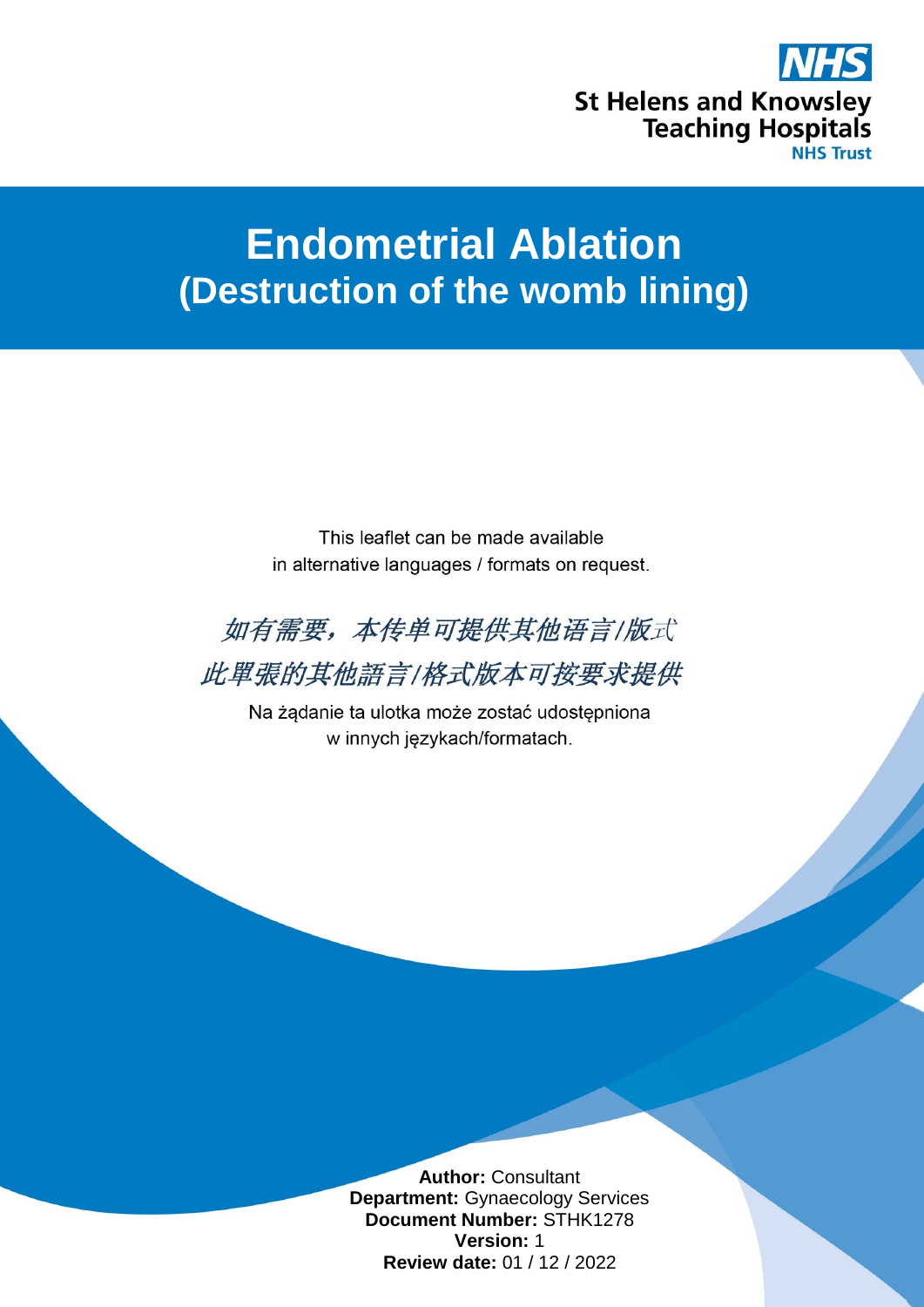#### **The Nature and reasons for the procedure**

Endometrial ablation is the destruction of the uterine (womb) lining in order to treat heavy periods. If medicines do not reduce your menstrual bleeding, then your doctor may suggest endometrial ablation as an alternative to major surgical options, such as hysterectomy.

#### **How does it work?**

Your periods are due to shedding of the uterine lining each month. Blood vessels underneath the uterine lining may remain open and cause the bleeding to be excessive. The aim of endometrial ablation is to permanently remove the uterine lining and seal the underlying blood vessels, therefore making periods lighter.

#### **How is the procedure performed?**

Endometrial ablation can be done using different methods. It is usually performed as day case surgery under general anaesthesia. This means you will be asleep during the procedure and you will not feel any pain. Certain endometrial ablation techniques can be performed in the outpatient clinic where you will stay awake. If you prefer this option you should consult with your Gynaecologist.

A telescope - called a hysteroscope – may be inserted through the vagina and into your cervix, so that your doctor can see the uterine lining. Special devices are then used to destroy the womb lining. There are different methods:-

 **Novasure endometrial ablation -** The Novasure system is a narrow instrument that is passed into the uterus through the cervix. A fan-shaped arrangement then takes up the shape of the uterine cavity. Radiofrequency energy is produced to destroy the uterine lining. The whole procedure takes around 5 minutes to perform although the actual treatment to your uterine lining takes only 90 seconds on average.



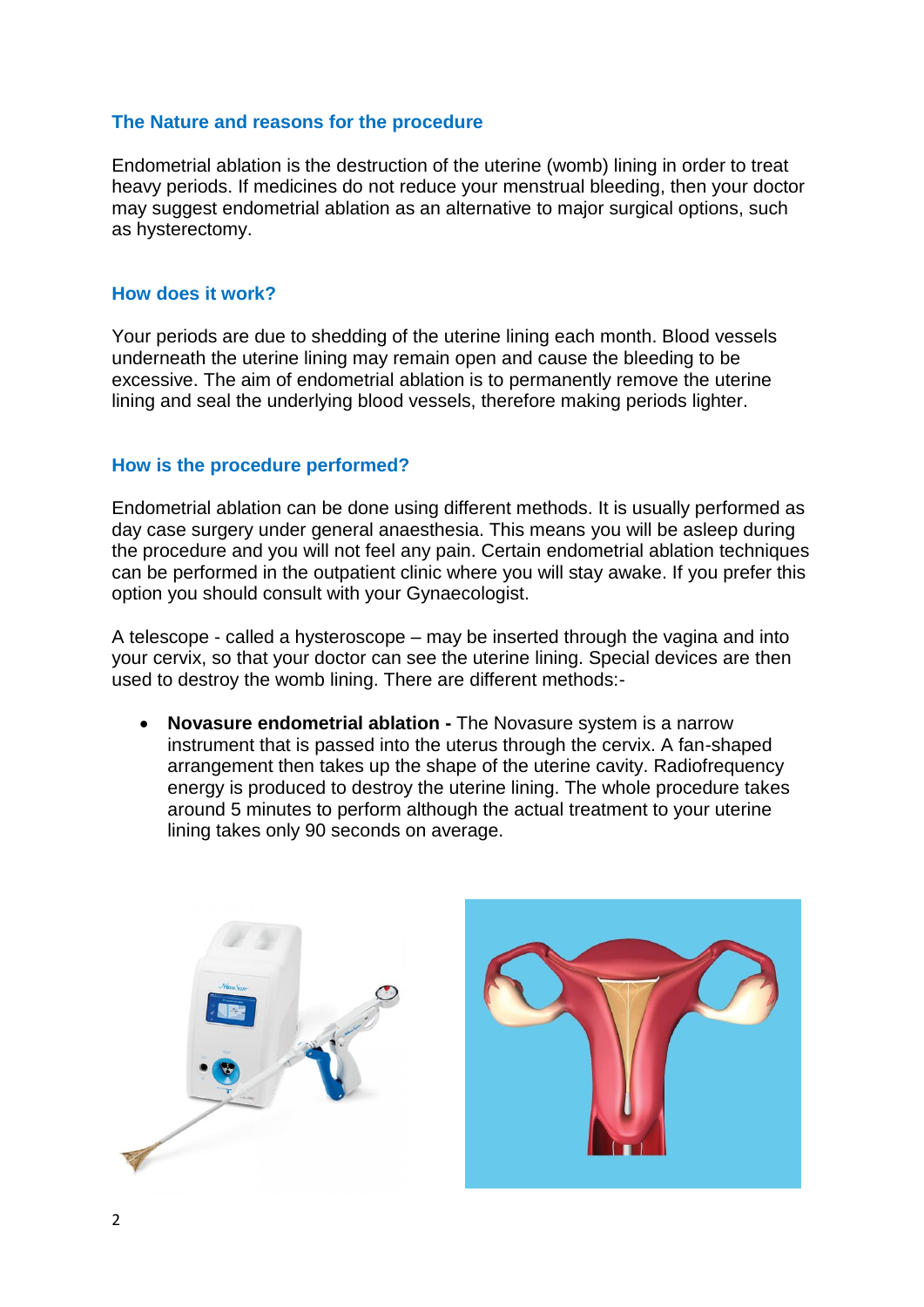**Librata balloon ablation –** The Librata system is a narrow instrument that is passed into the uterus through the cervix. At the end of the device is a small soft balloon which is filled with heated fluid to fill the uterine cavity and destroy the uterine lining.



Your doctor may use either of these techniques for your operation. There is no difference in the end result.

#### **Benefits of the procedure**

The main advantage is that Endometrial Ablation works well for many women with heavy periods. Approximately 80% of women felt it was a success with their periods being much lighter. Around a third of women have no periods at all after treatment. Endometrial ablation avoids the need to take medication on a long term basis and may also avoid the need for a hysterectomy in many women.

# **Risks of the procedure**

Endometrial ablation is a commonly performed and generally safe procedure. However, all surgery carries an element of risk but for most women, the benefits would outweigh the potential complications.

- There is a small risk of developing an infection of the uterus for which you may need antibiotics.
- There is a small risk of causing a hole in the uterus, known as uterine perforation. There is also a small risk of causing damage to the cervix and vagina. In rare circumstances other pelvic organs may be damaged including the bowel or bladder.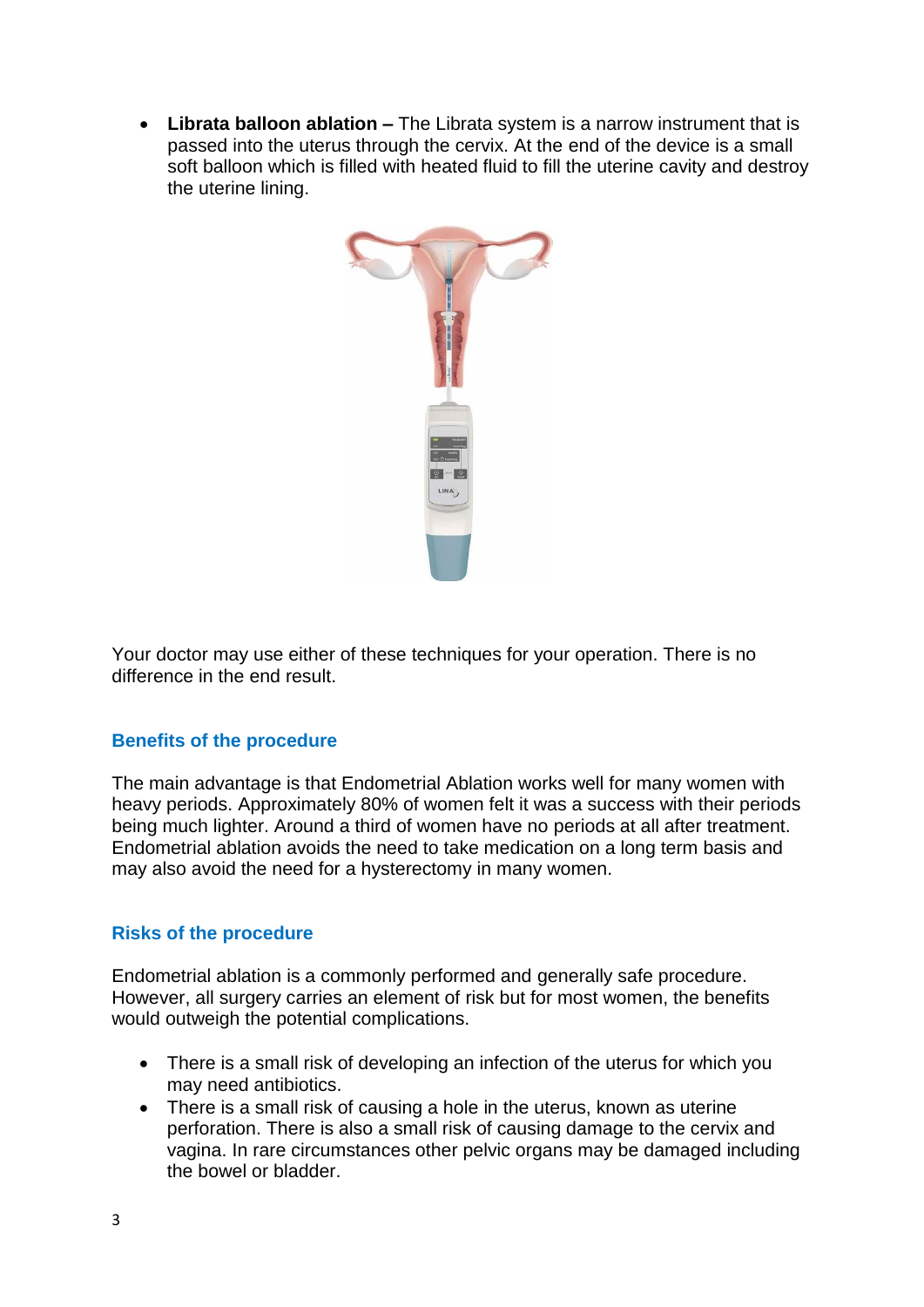• Heavy bleeding from the uterus that cannot be stopped is very unlikely but in rare circumstances could result in you needing a hysterectomy.

Overall, these complications are rare but if they do happen, you may need further surgery such as a laparotomy (open cut on the abdomen) or laparoscopy (keyhole surgery). There is also a small risk of reaction to the anaesthetic but this will be discussed with you by the anaesthetist who will see you before your operation. It is important to remember that overall, the risks of endometrial ablation are far less than the risks of having a hysterectomy.

#### **Important considerations before the procedure**

Endometrial ablation is a permanent and irreversible treatment for your uterine lining. You must be certain you have completed your family. Although it is still possible to get pregnant after this procedure, such pregnancies are likely to be complicated and may result in miscarriage.

# **It is important that you continue effective contraception after endometrial ablation.**

#### **Alternatives to the procedure**

There are alternative treatment options for the management of your heavy periods which may be less invasive. These include the oral contraceptive pill, progesterone tablets, the hormone based coil called 'Mirena.' If you have fibroids there are treatment options to shrink the fibroids such as Esmya tablets or Zoladex injections. There is also the option of having a hysterectomy but this is associated with a higher risk of complications compared to endometrial ablation. If you would like more information about alternative treatment options that may be available for you, please consult with your Gynaecologist.

#### **What happens after the procedure?**

You will be woken up by the Anaesthetist and taken from the operating theatre to the recovery room, where a nurse will monitor you whilst you come round fully. After this, you will be taken back to the ward. A nurse will monitor your heart rate and blood pressure at regular intervals. You will be wearing a sanitary towel, as you may have some bleeding.

You may feel some discomfort like period cramps and painkillers will be available to help with this. When you feel ready you may eat and drink. You will be advised to remain in the hospital for a couple of hours to make sure you have fully recovered from the anaesthetic and feel well enough to go home. You will then be discharged with painkillers if needed.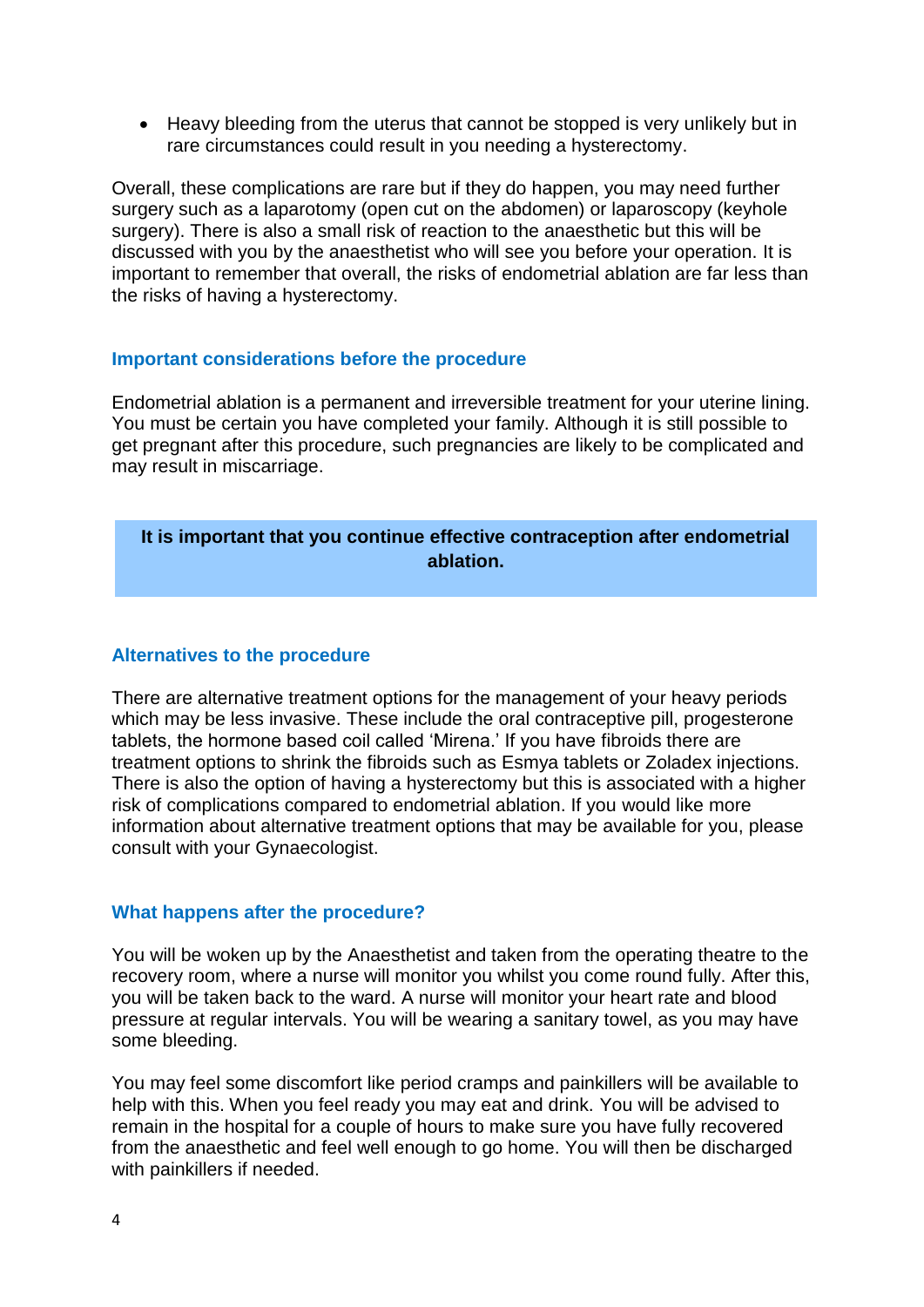# **You will need to arrange for someone to drive you home and you must also arrange for someone to stay with you for the first 24 hours or you may not be permitted to have this procedure as a day case.**

### **After you return home**

You are likely to feel some discomfort similar to period pain for a few days. After you return home, you will also have some vaginal bleeding and a watery discharge which may last up to 1 month.

Most women will return to normal activities within a day or two. You can resume sexual intercourse within around 7-10 days.

Your doctor will advise you of whether you require any follow up. You may find it useful to keep a diary of your periods or other bleeding for 6 months following the procedure.

# **Important Notices**

# **If you are unable to attend for your appointment, please telephone in advance so that your appointment can be given to someone else**

**01744 646 894**

# **If you are bleeding heavily on the day of your appointment for your procedure or need any other advice, please telephone Ward 3E**

**0151 430 1522**

**If you have any urgent problems outside of clinic hours, please contact Ward 3E 0151 430 1522**